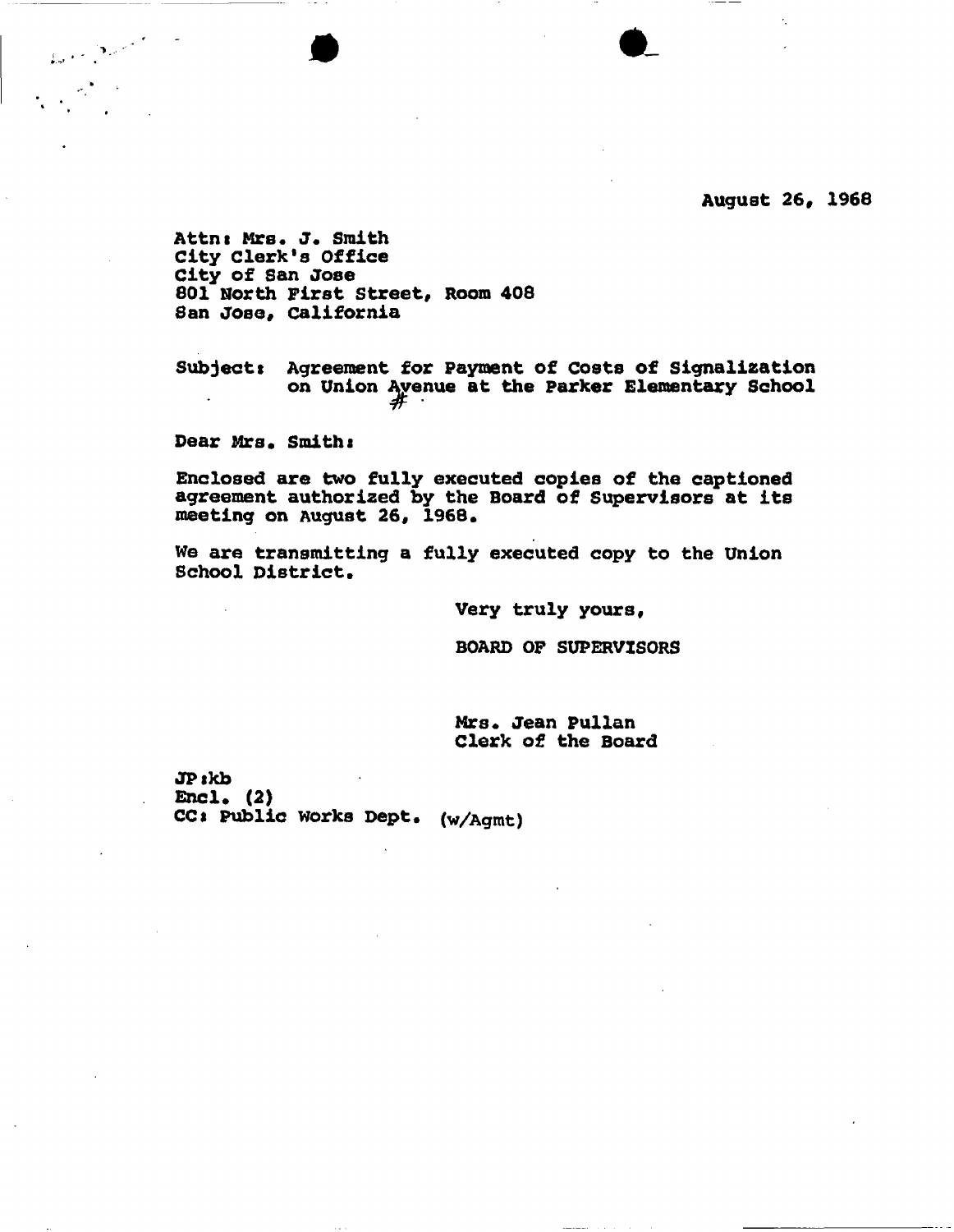**August 26, 1968** 

Mr. E. E. Stevens **Business Manager Union school District 5175 Union Avenue San Jose 24, California** 

**Subjects Agreement between the County of Santa Clara, the City of San Jose, and the Union school District for Payment of Costs of Signalization**   $\mathcal{L}^{(M)}$  . **on Union Avenue at the Parker Elementary School** 

Dear Mr. Stevens:

**Enclosed is a fully executed copy of the captioned agree-\* ment authorized by the Board of Supervisors at its meeting on August 26, 1968. Fully executed copies have also been transmitted to the City of San Jose.** 

**Very truly yours,** 

**BOARD OF SUPERVISORS** 

**Mrs\* Jean Pullan Clerk of the Board** 

**JPskb Encl.** (1) **CC: Public Works Dept. (w/Agmt)**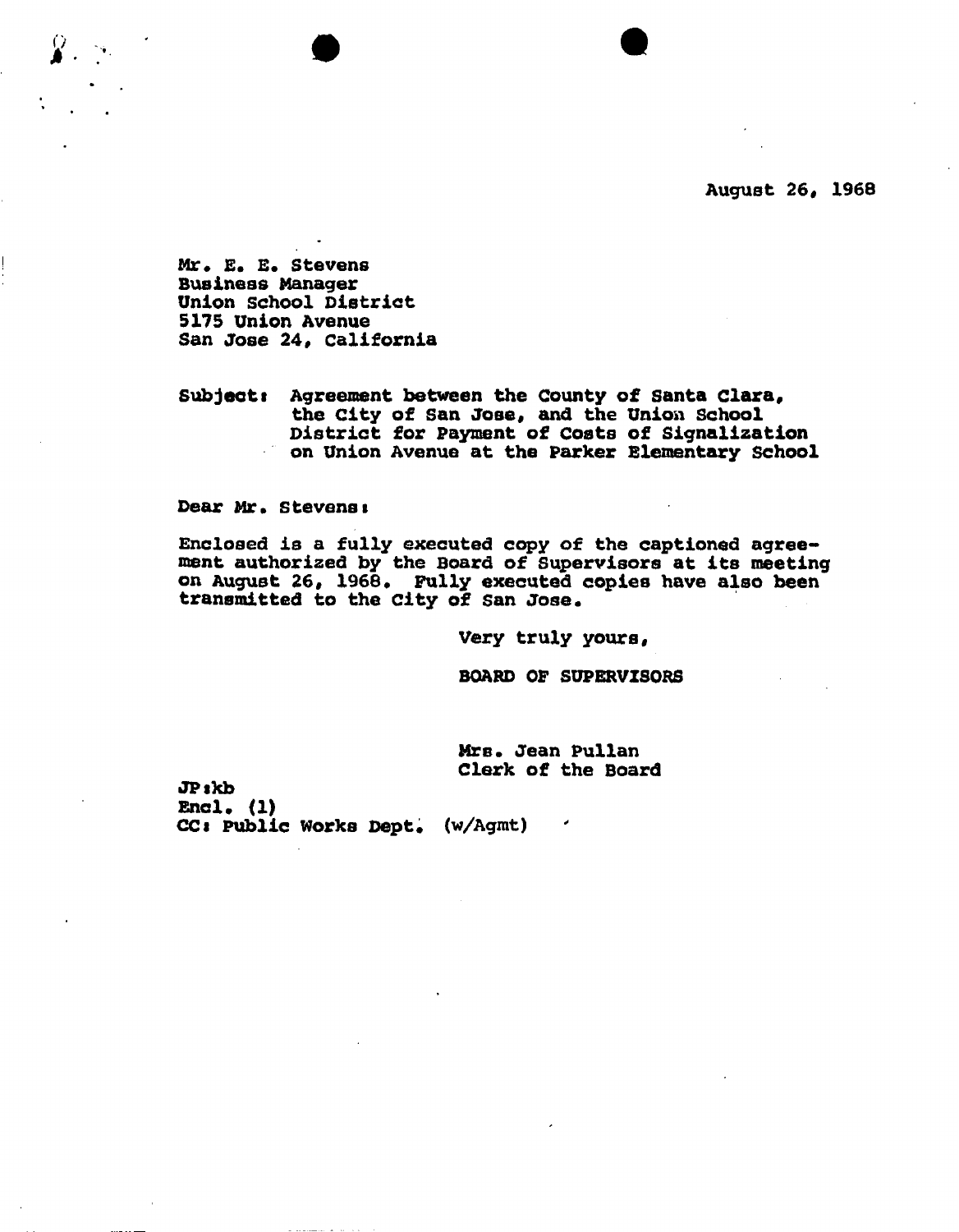| WHITE  | - Controller                     |                      |
|--------|----------------------------------|----------------------|
| CANARY | -County Executive                |                      |
| PINK   |                                  | - Central Service or |
|        | <b>GOLD. ROD-County Engineer</b> |                      |
| GREEN  | — File                           |                      |

| $\bullet$ |  |
|-----------|--|
|           |  |
|           |  |

85

 $\mathbf{I}$ 

## **BOARD OF SUPERVISORS** SANTA CLARA COUNTY

DATE August 26, 1968

| <b>August 26</b><br>$19^{68}$                                                |  |
|------------------------------------------------------------------------------|--|
| Board of Supervisors at a meeting held:                                      |  |
| The following contract was <b>exterior to a separate was</b> approved by the |  |

Project to be charged Agreement for Payment of Costs of Signalization<br>On Union Avenue at the Parker Blamentary School

For the amount of \$ As per Agreement attached 

**JEAN PULLAN** Clerk of the Board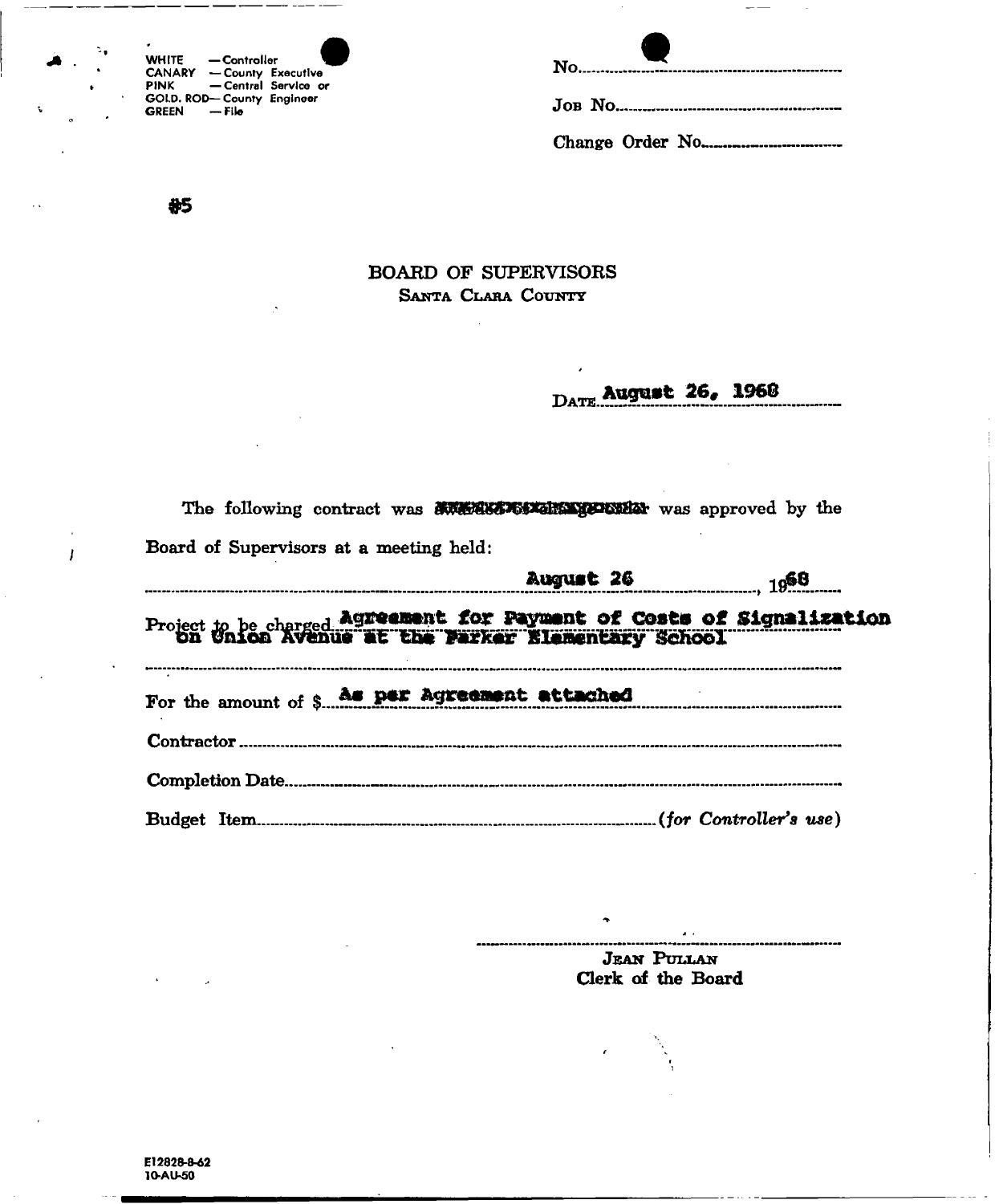| $\left\lfloor \text{colin} \right\rfloor$ of santa clara |  |  |
|----------------------------------------------------------|--|--|
|                                                          |  |  |
|                                                          |  |  |

PARTMENT OF PUBLIC WORKS

DATE: August 16, 1968

 $\sqrt{62}$ 

FOR: BOARD OF SUPERVISORS AGENDA OF  $\frac{19}{100}$  August 26, 19 68

FROM: STEFFANI, Public Works, Traffic

ALIFOR

TITLE: AGREEMENT FOR JOINT PARTICIPATION IN THE CONSTRUCTION OF A TRAFFIC SIGNAL ON UNION AVENUE AT THE PARKER SCHOOL

## DESCRIPTION:

The Union School District requested, by letter dated 1/26/68, that pedestrian traffic signals be installed on Union Avenue adjacent to Parker School. The traffic division has conducted a study of the school crossing and the results indicate that a mid-block pedestrian traffic signal is warranted.

The attached agreement, prepared in accordance with the provisions of the Vehicle Code of the State of California, provides for the construction of a pedestrian signal on Union Avenue at the Parker School. The Vehicle Code provides for 50% participation by the school. Responsibility in the roadway is shared, jointly, with the City of San Jose. The attached agreement provides for a contribution of 25*%* by the County of Santa Clara. It is estimated that County's contribution will be approximately \$2,000.

This agreement will terminate the County's responsibility for any future participation in an adult crossing guard.

Approval is recommended.

| ECS:ee        | Attachments:                    | AGENDA DATA  |  |  |
|---------------|---------------------------------|--------------|--|--|
|               |                                 | DATE:        |  |  |
|               |                                 | ITEM NO:     |  |  |
|               |                                 | BOARD ACTION |  |  |
| APPROVED:     | $\mathcal{L}$<br><b>Browner</b> |              |  |  |
|               | JAMES T. POTT, COUNTY ENGINEER  |              |  |  |
| 755 REV 10/65 | PAGE $1$ of $1$                 | AUG 2 6 1968 |  |  |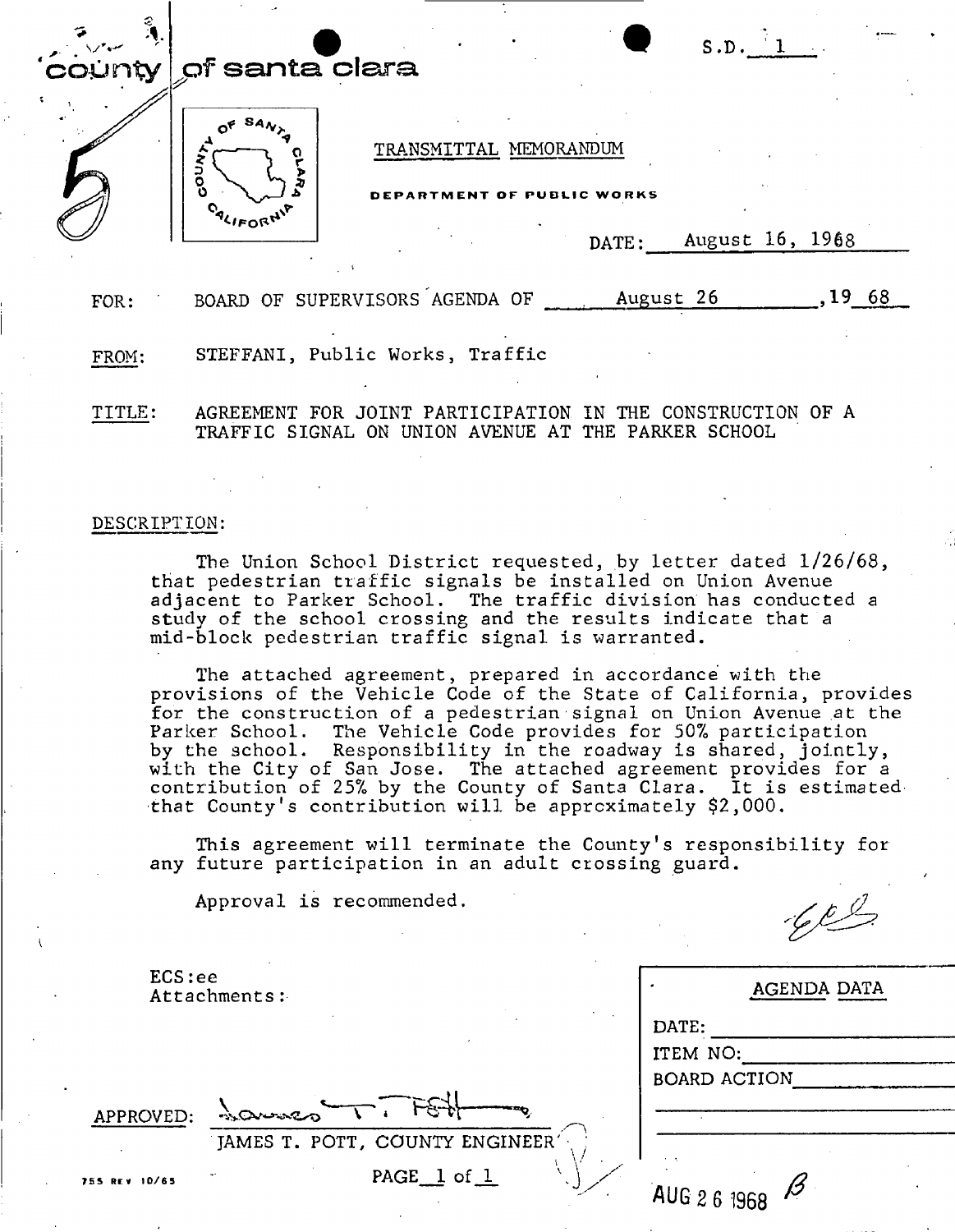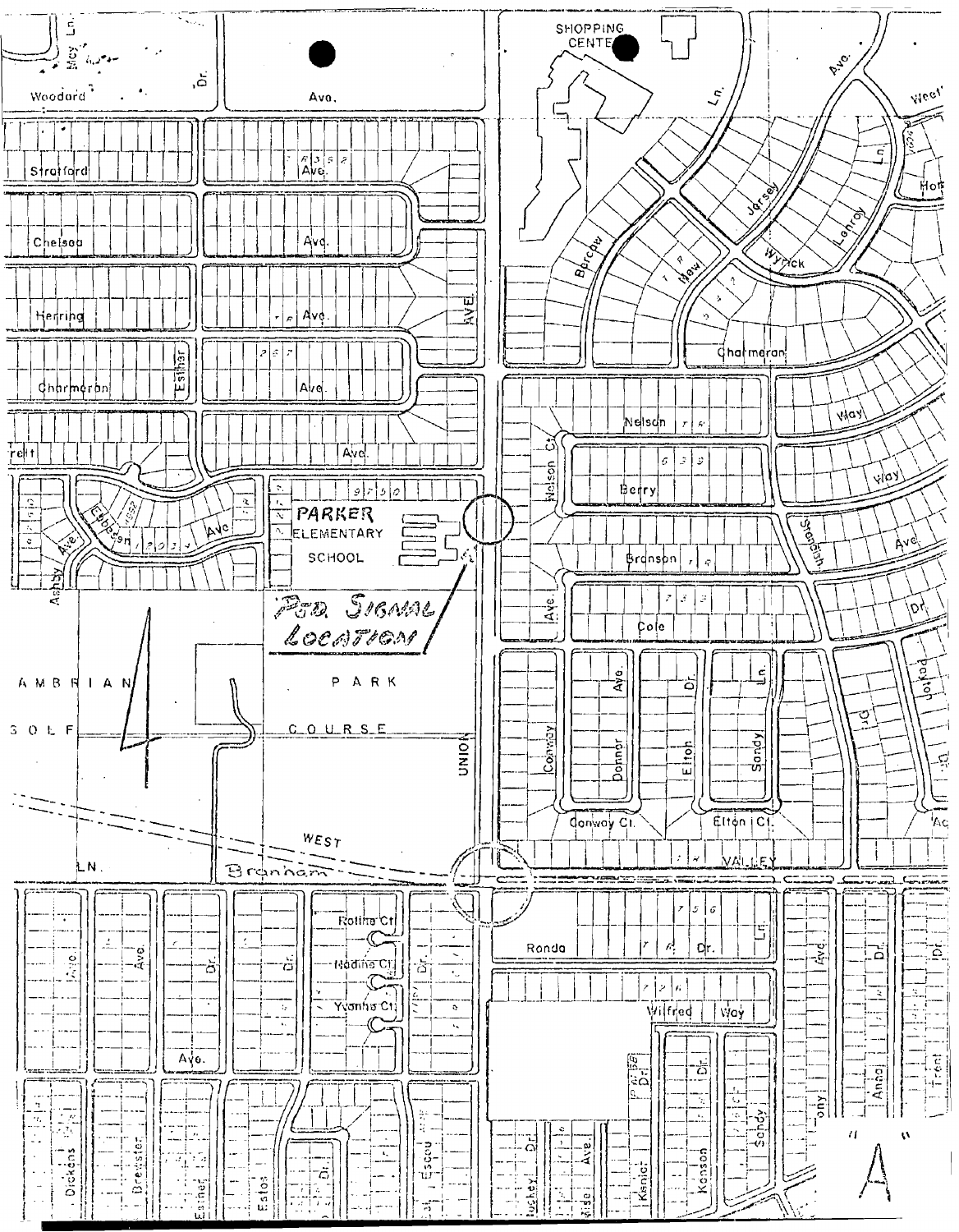

CITY CLERK

**CIT Y O F SA N JOS E CALIFORNIA** 

CITY HALL

TELEPHON E 292-314 1

**August 8 , 1968** 

**County of Santa Clara Board of Supervisors 70 W. Hedding Street**  San Jose, California 95110

**Attention: Jean Pullan, Clerk'** 

**AGREEMENT FOR PAYMENT OF COSTS OF SIGNALIZATION ON UNION AVENUE AT THE BARKER ELEMENTARY SCHOOL** 

**Enclosed, for execution, are four copies of the above captioned agreement.** 

After completion, please return the original and one copy to the attention **of: Mrs. J . Smith, Cit y Clerkj s Office , Room 408, 801 N. 1st Street, San Jose, Californi a 95110.** 

 $\sqrt{2}$ 

 $\ddot{z}$ 

**Sincerely ,** 

Hubbord

ROY H. HUBBARD **ASSISTANT CITY CLERK** 

**By: Mrs. J . Smith Deputy City Clerk** 

**Enc. k**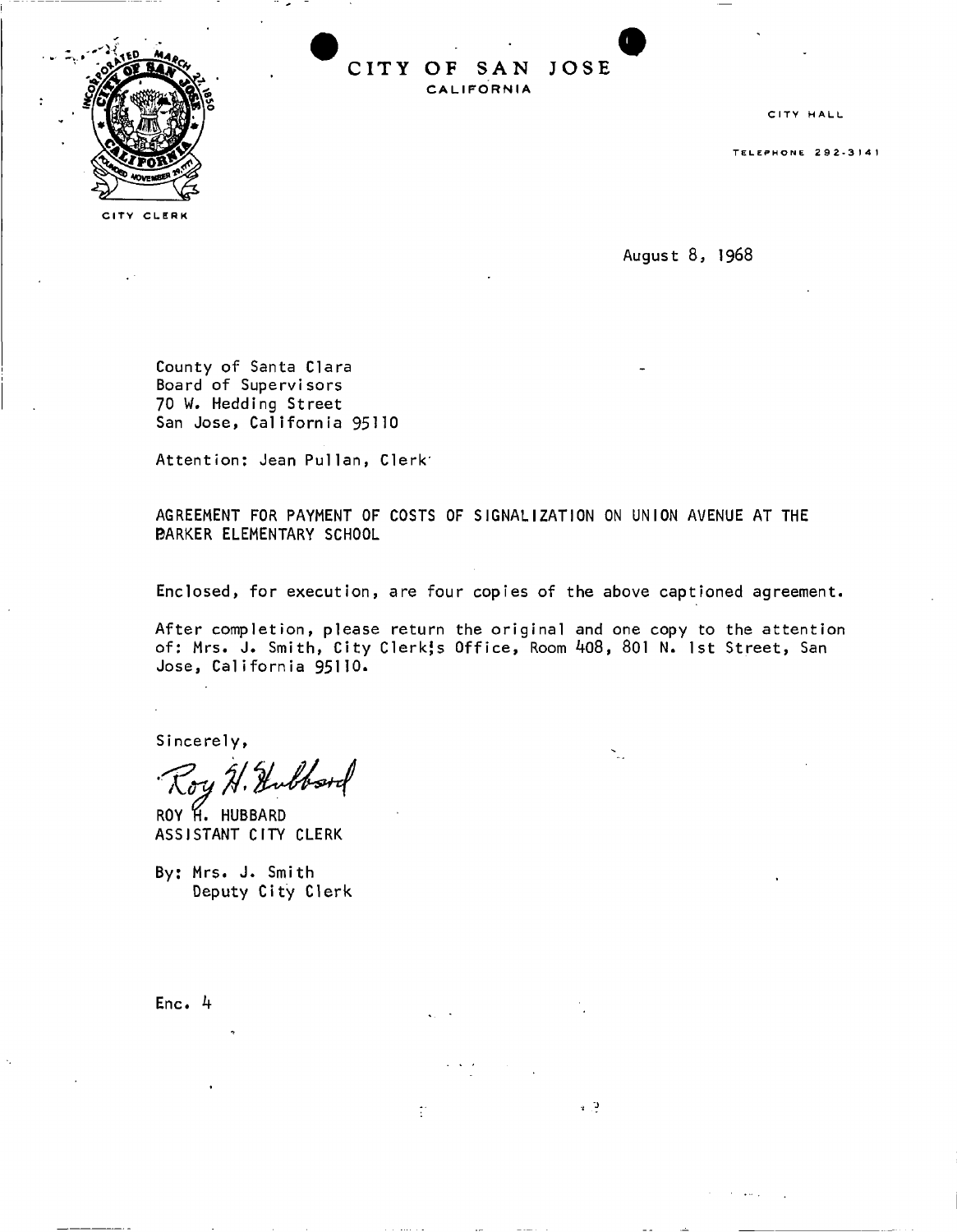

 $\overline{\mathbf{I}}$ 

j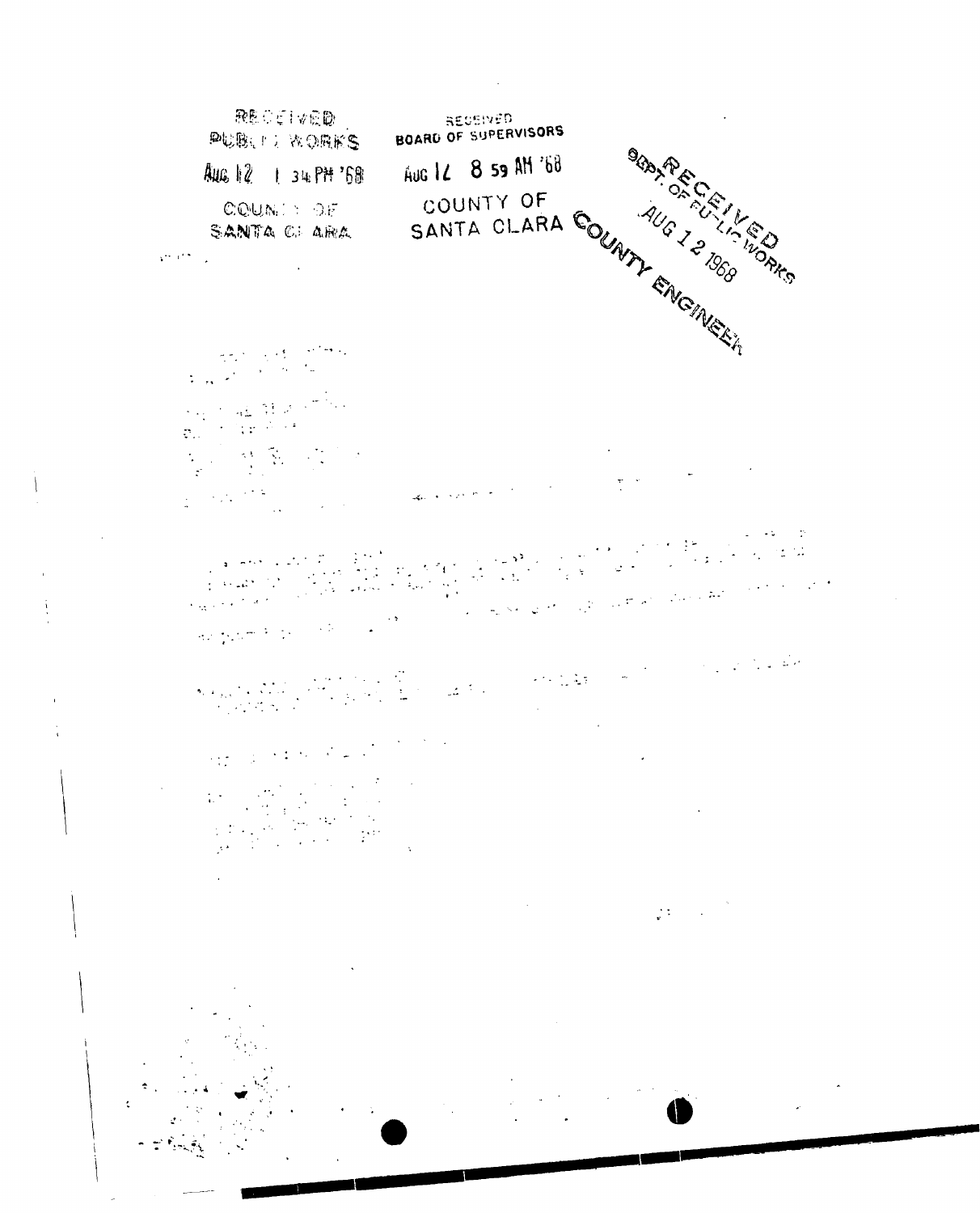DN SCHOOL DISTR

BOARD OF TRUSTEES **SITS UNION AVENUE.** SAN JOSE 24, CALIFORNIA BERKELEY MATHEWS **• PHONE 377-8010**<br> **• PHONE 377-8010** 

W. J. STOCKDALE **ST. A. ST. A. ST. A. ST. A. ST. A. ST. A. ST. A. ST. A. ST. A. ST. A. ST. A. ST. A. ST. A. ST. A. ST. A. ST. A. ST. A. ST. A. ST. A. ST. A. ST. A. ST. A. ST. A. ST. A. ST. A. ST. A. ST. A. ST. A. ST. A. ST** 

JONATHAN D. BAKER Phone is a set of the set of the set of the set of the set of the set of the set of the set of the set of the LOUIS K. TOWNER R. A. MIRASSOU WILLIAM W. MOORE

> Andony Cara 3-c.

Mr. Robert G. Gadd County Traffic Engineer Santa Clara County Dept. of Public Works Traffic Division. 20 West Hedding Street, Room 125 San Jose, California

Dear Mr. Gadd:

The Governing Board of the Union School District has been requested to do everything possible to assist in obtaining a safe crossing for the children attending the Parker School located at 4455 Union Avenue.

We feel certain that you are aware of the traffic conditions presently existing on Union Avenue between Camden Avenue and Branham Lane. • The fact that in our concern for this problem that we have been joined by nearly 300 people residing *in* the area who have petitioned our Board as well as the County Board of Supervisors and the City Council to take action in this matter, impels us to urge your-every cooperation in this matter.

• An item in this morning's San Jose Mercury states that a joint undertaking by the City of Cupertino and the County to provide signals in the Cupertino School District has been arranged. Is it possible that something along these same lines may be done for the Parker School ^problem? - •

Please give this matter your early consideration. We will hope for a favorable solution to our problem. Thank you!

Sincerely,

E. E. Stevens

Business Manager

EES:bl cc: Mr. Sig Sanchez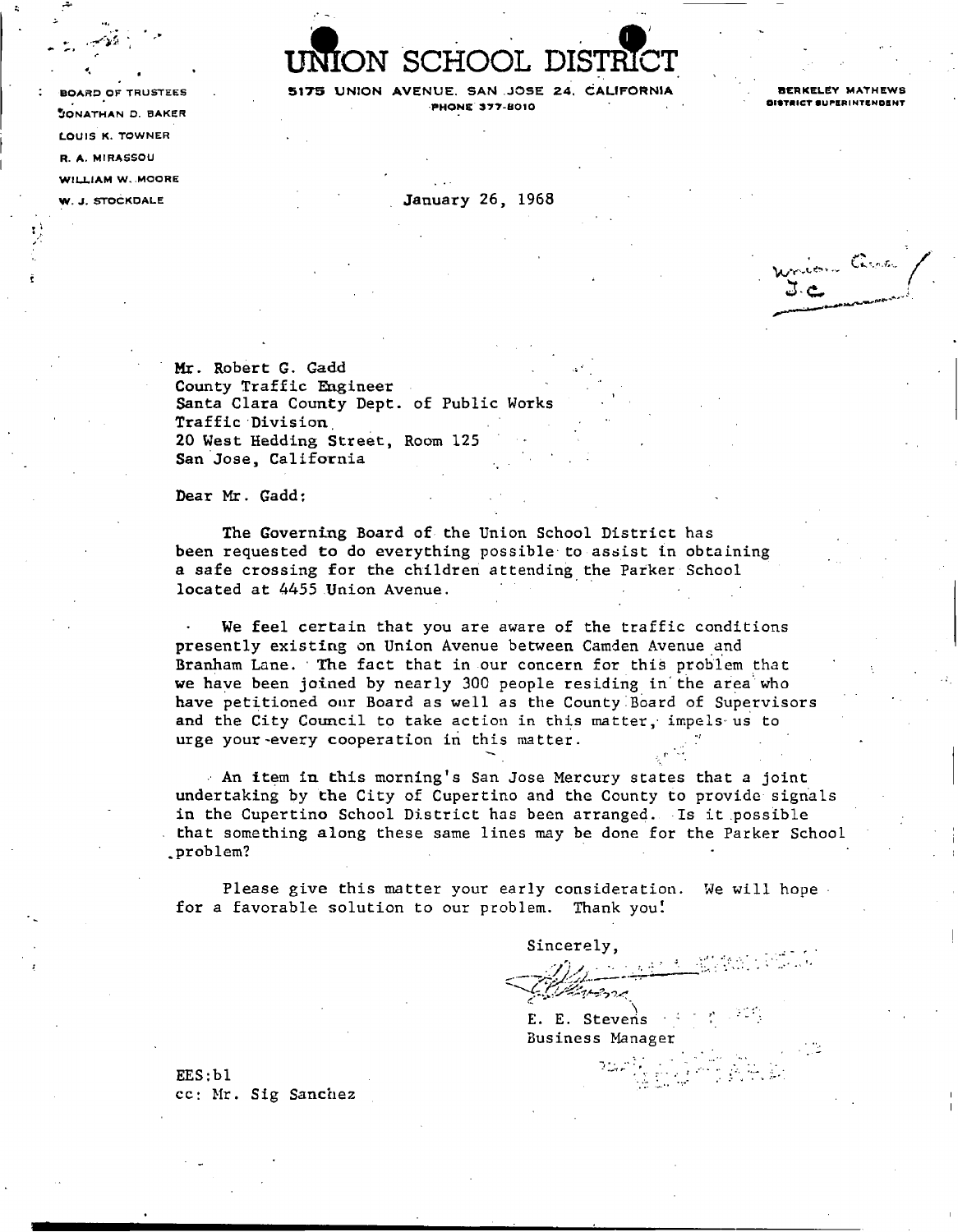## AGREEMENT FOR PAYMENT OF COSTS OF SIGNALIZATION ON UNION AVENUE AT THE PARKER ELEMENTARY SCHOOL

Santa Clara San

WHEREAS, The County of Santa Clara, the City of San Jose, and the Union School District of Santa Clara County have determined that the installation of pedestrian traffic signals is required on Union Avenue at the Parker Elementary School to provide for the orderly movement of pedestrian and vehicular traffic; and

WHEREAS, the County of Santa Clara, the City of San Jose, and the Union School District of Santa Clara County do desire to cause pedestrian traffic signals to be constructed at the above mentioned location in lieu of all other traffic control measures; and

WHEREAS, the County of Santa Clara, the City of San Jose, and the Union School District of Santa Clara County do desire to jointly participate in the payment of costs for the signals to be constructed at the above mentioned location;

NOW, THEREFORE, the County of Santa Clara, the City of San Jose, and the Union School District of Santa Clara County hereby agree that:

The County of Santa Clara shall proceed with diligence to prepare plans and specifications for the installation of pedestrian traffic signals at the above mentioned location; and

Upon completion of the plans and specifications the County of Santa Clara shall advertise for bids for the construction of the before mentioned pedestrian traffic signals, award a contract therefor, and supervise the construction thereof to completion;

Within 60 days after approval of this agreement by the Union School District of Santa Clara County, Union School District of Santa Clara County shall pay to the County of Santa Clara the sum of Four Thousand Dollars (\$4,000.00), which is 50% of the amount estimated by the County of Santa Clara to be the construction cost of the pedestrian traffic signals to be constructed at the aforementioned location.

at the aforementioned location.

*6*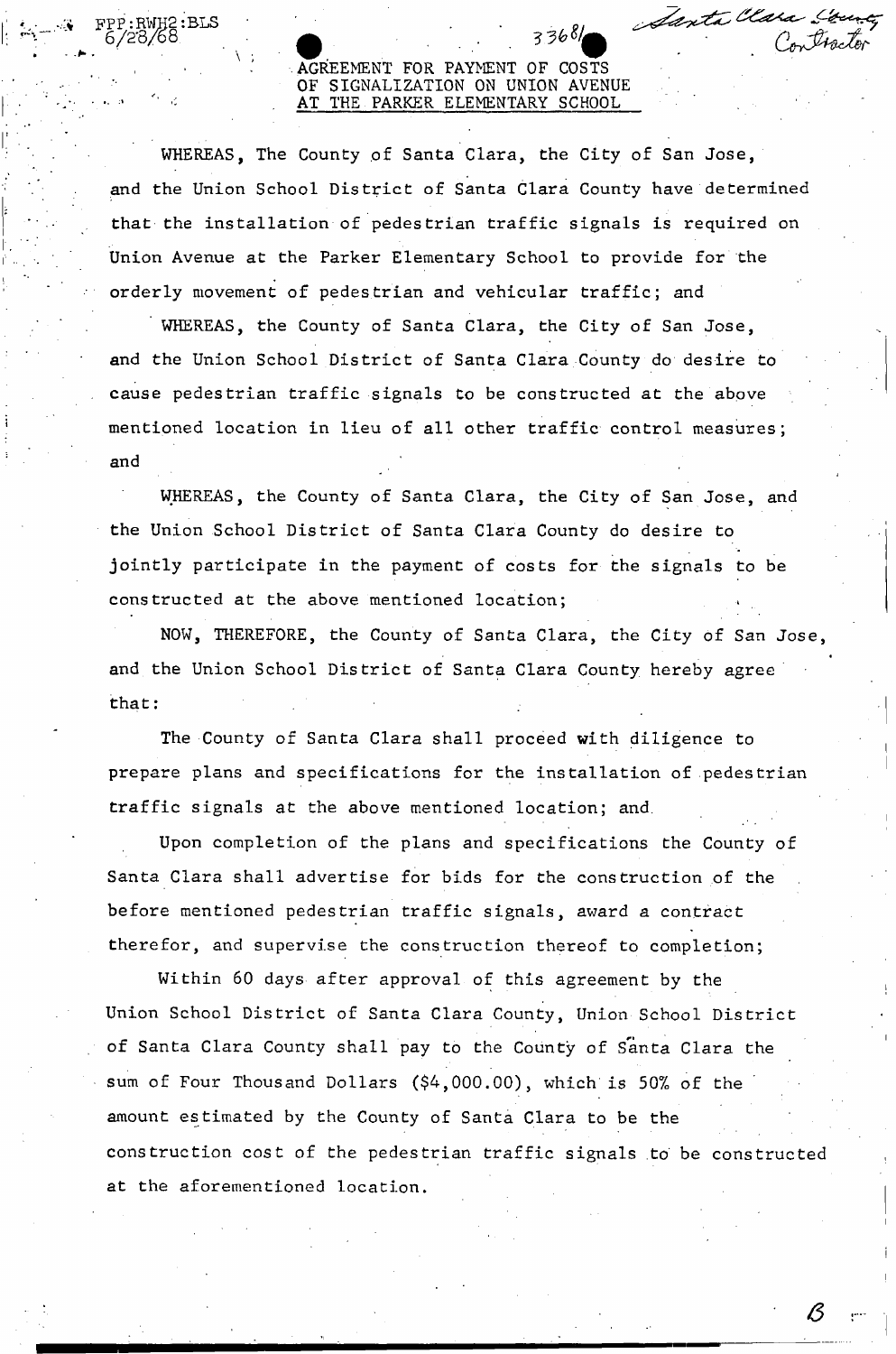Within 60 days after approval of this agreement by the City of San Jose, the City, of San Jose shall pay to the County of Santa Clara the sum of Two Thousand Dollars (\$2,000.00), which is 25% of the amount estimated by the County of Santa Clara to be the construction cost of the pedestrian traffic signals to be constructed at the aforementioned location.

As used in this agreement, the term "construction cost" of said pedestrian traffic signals shall mean the sum total of all the costs incurred and expenditures made by the County of Santa Clara, **i**  including but not limited to engineering costs and expenses, costs and expenses of preparing plans and specifications, costs and expenses for inspection, publication, advertising and printing, cost of the construction contract awarded by the County of Santa Clara, and cost of all materials not included in the contract price of said construction contract,

Upon completion of said construction, the County of Santa Clara shall pay the cost of the construction contract awarded by the County of Santa Clara for the construction of said pedestrian traffic signals and cost of extra work authorized by the County of Santa Clara, to its contractor, and shall thereafter prepare and furnish to the City of San Jose and the Union School District of Santa Clara County a final accounting of said construction cost. Said accounting shall show the final construction cost for said project in its entirety.

In the event said accounting shows that fifty percent (50%). of the final construction cost is less than the sum advanced by the Union School District of Santa Clara County to the County of Santa Clara, the County of Santa Clara shall refund to the Union School District of Santa Clara County the difference between the: sum of \$4,000.00 and 50% of the final construction cost. In the event said accounting shows that 50% of the final construction cost is more than the sum advanced by the Union School District of Santa

• 2 -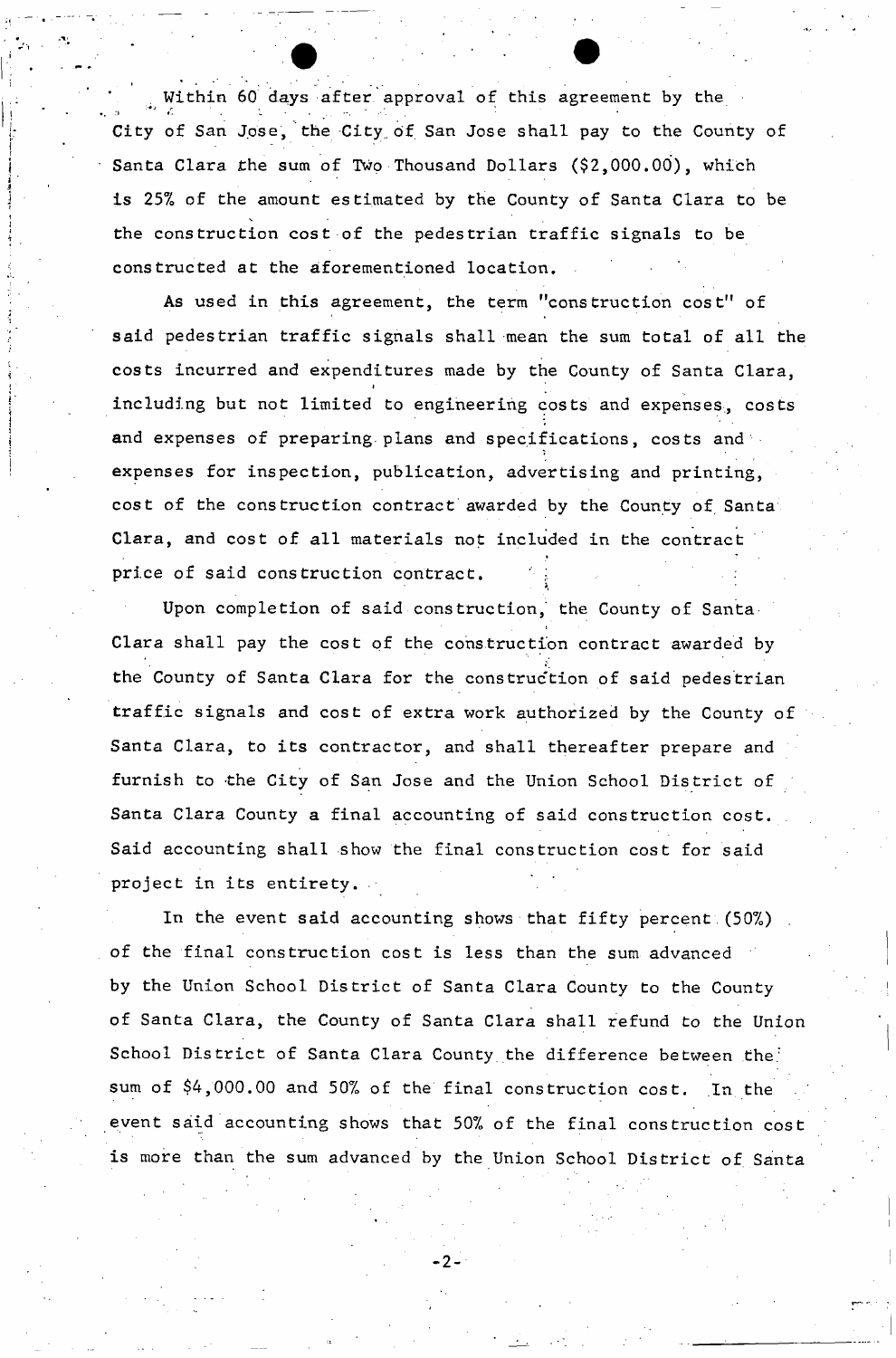plara.-County to the County of Santa Clara, no additional sum shall be paid by Union School District of Santa Clara County to the County of Santa Clara.

In the event said accounting shows that twenty-five percent (25%) of the final construction cost is less than the sum advanced by the City of San Jose to the County of Santa Clara, the County of Santa Clara shall refund to the City of San Jose the difference between the sum of \$2,000.00 and 25% of the final construction cost. In the event said accounting shows that 25% of the final construction cost is more than the sum advanced by the City of San Jose to the County of Santa Clara, no additional sum shall be paid by the City of San Jose to the County of Santa Clara.

The cost of maintenance of such signals is to be borne equally by City and County, except that such maintenance cost responsibility shall be in accordance with existing contracts between City and County relating to costs of signal maintenance upon annexation..

The County of Santa Clara shall require the contractor performing the work hereunder to take out and maintain in force at all times during construction of the work, public liability and property damage insurance in form and limits of liability acceptable to the County of Santa Clara, the City of San Jose and the Union School District of Santa Clara County insuring the County of Santa Clara, the City of San Jose and the Union School District of Santa Clara County and their respective employees and officers against

- 3 -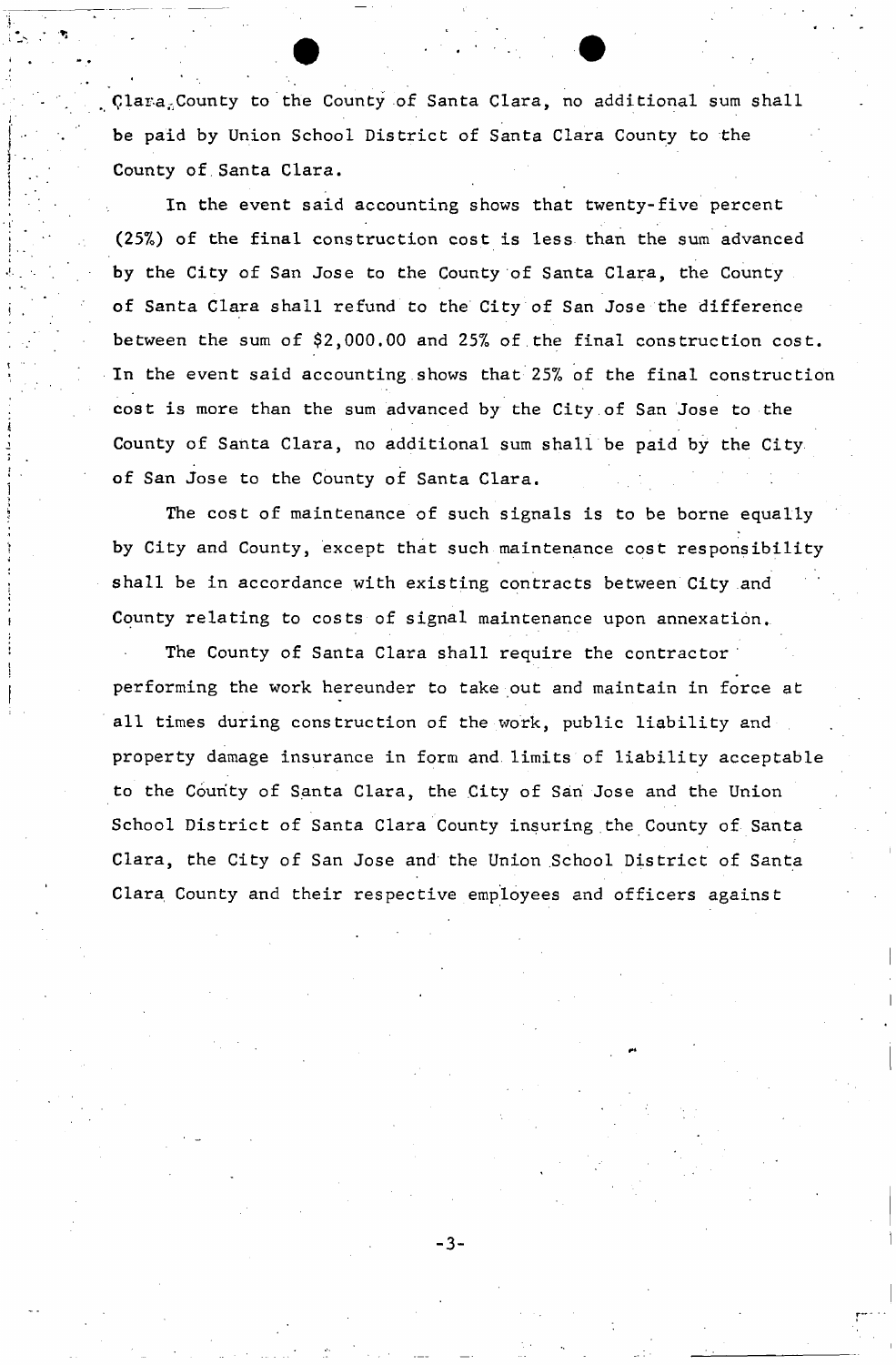all Liability, loss, cost and expense arising out of or in any way connected with the construction of the work hereunder.

**IN** WITNESS WHEREOF, the County of Santa Clara, the City of San Jose and Union School District of Santa Clara County have executed this Agreement on **AUG 2 6 1968** 

- 4 -

COUNTY OF SANTA CLARA

RAme **By** Supervisors

ATTEST: JEAN PULLAN, Clerk Board of Supervisors

ullan

CITY OF SAN JOSE By **HAMAR H And B** 

ATTEST:

FRANCIS V GREINER

UNION SCHOOL DISTRICT OF SANTA CLARA COUNTY

 $M(\omega)$  Mottle Education

APPROVED AS TO FORM: Assistant County Counsel Date:  $\tilde{\mathbb{Z}}$  $1$  (  $2$